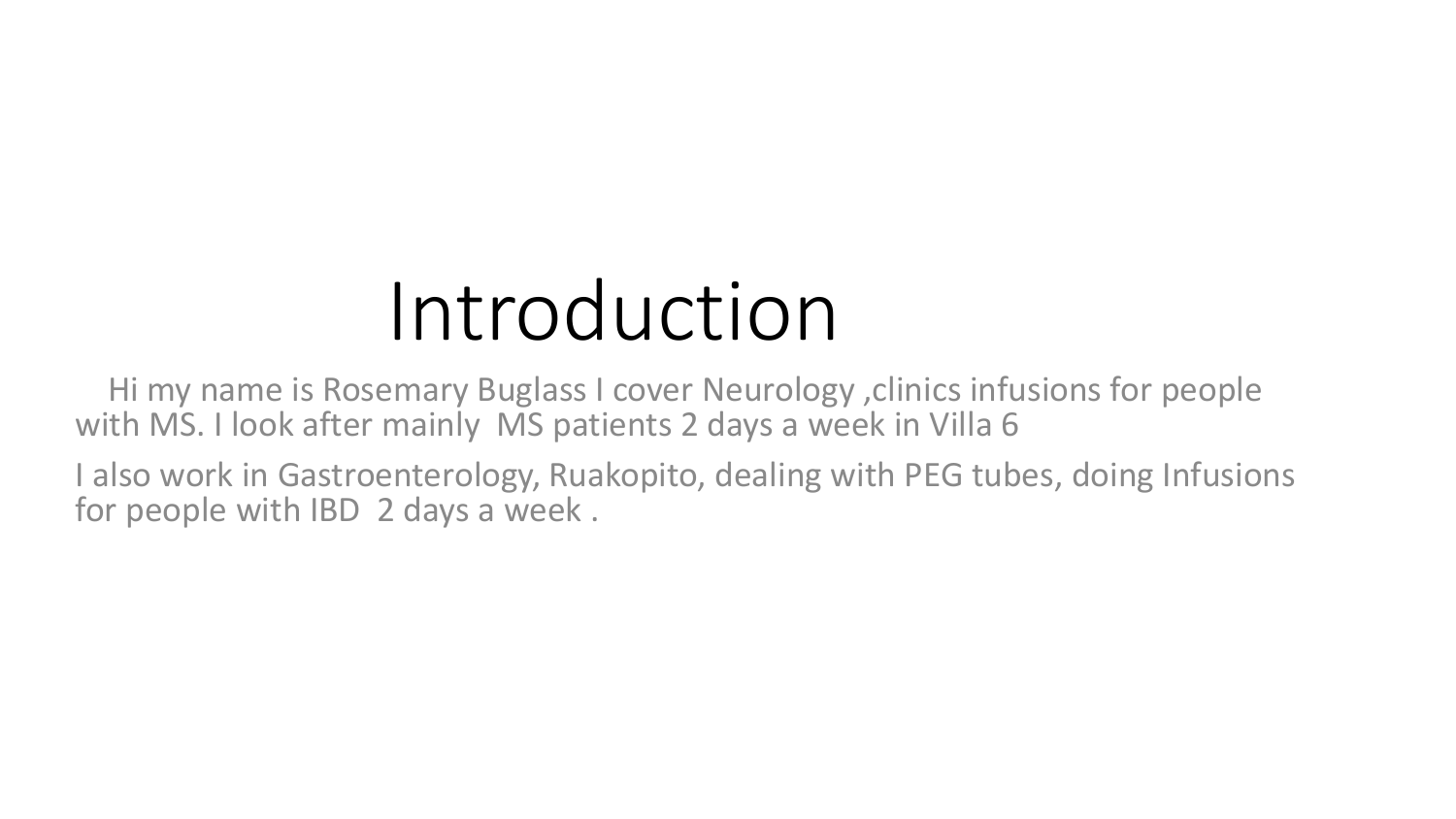# PEGS AND MOTOR NEURONE DISEASE

Management of PEGS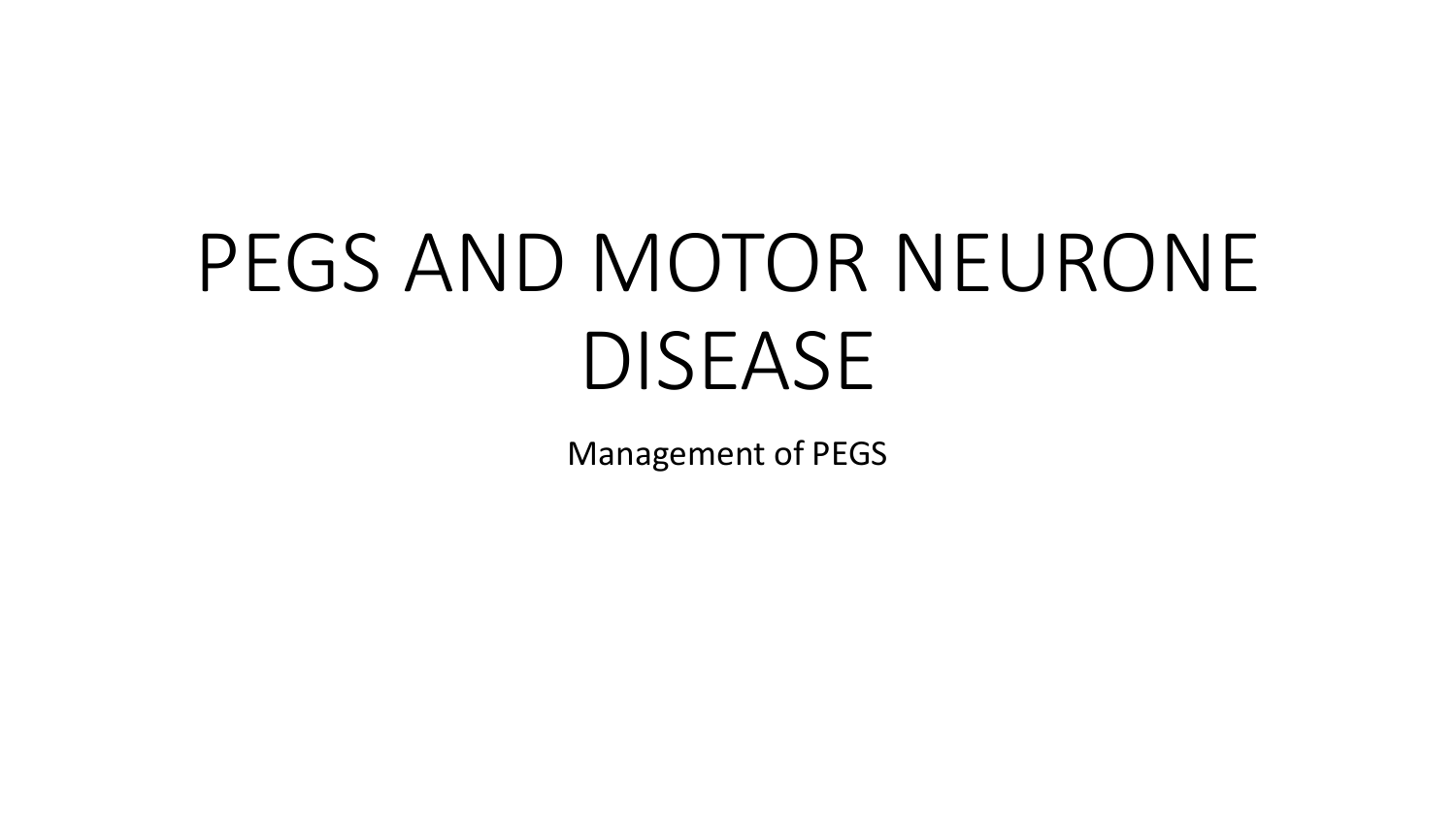### When is a PEG needed

- Neurological conditions
- Strokes
- MS
- Head Injury
- Motor Neurone disease
- Cystic Fibrosis
- Oesophageal Cancer
- Neck or Throat Cancer
- Gastroenterological Disorders
- Stomach removal
- Small bowel resection
- (Gastroparesis )
- Cystic Fibrosis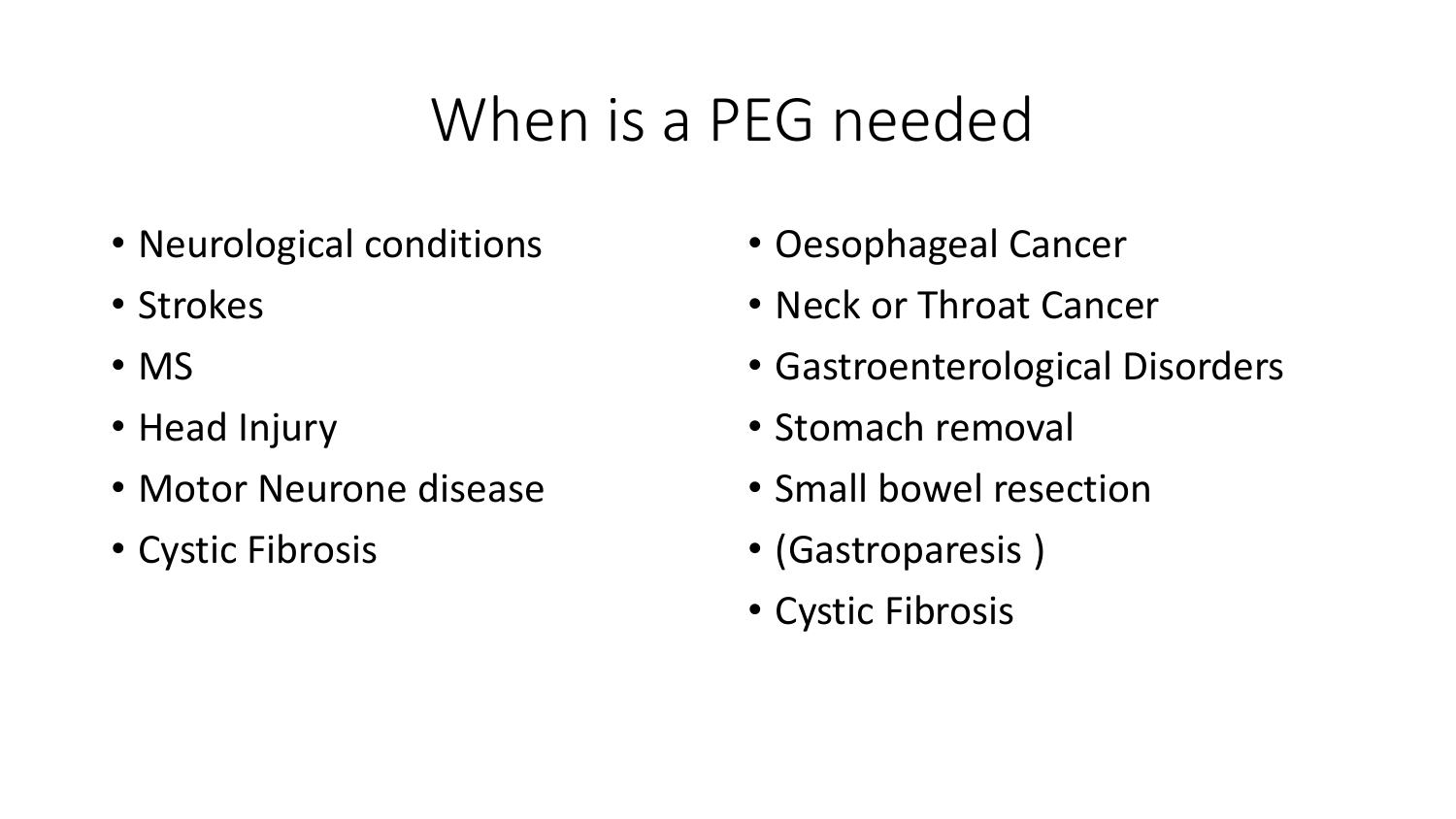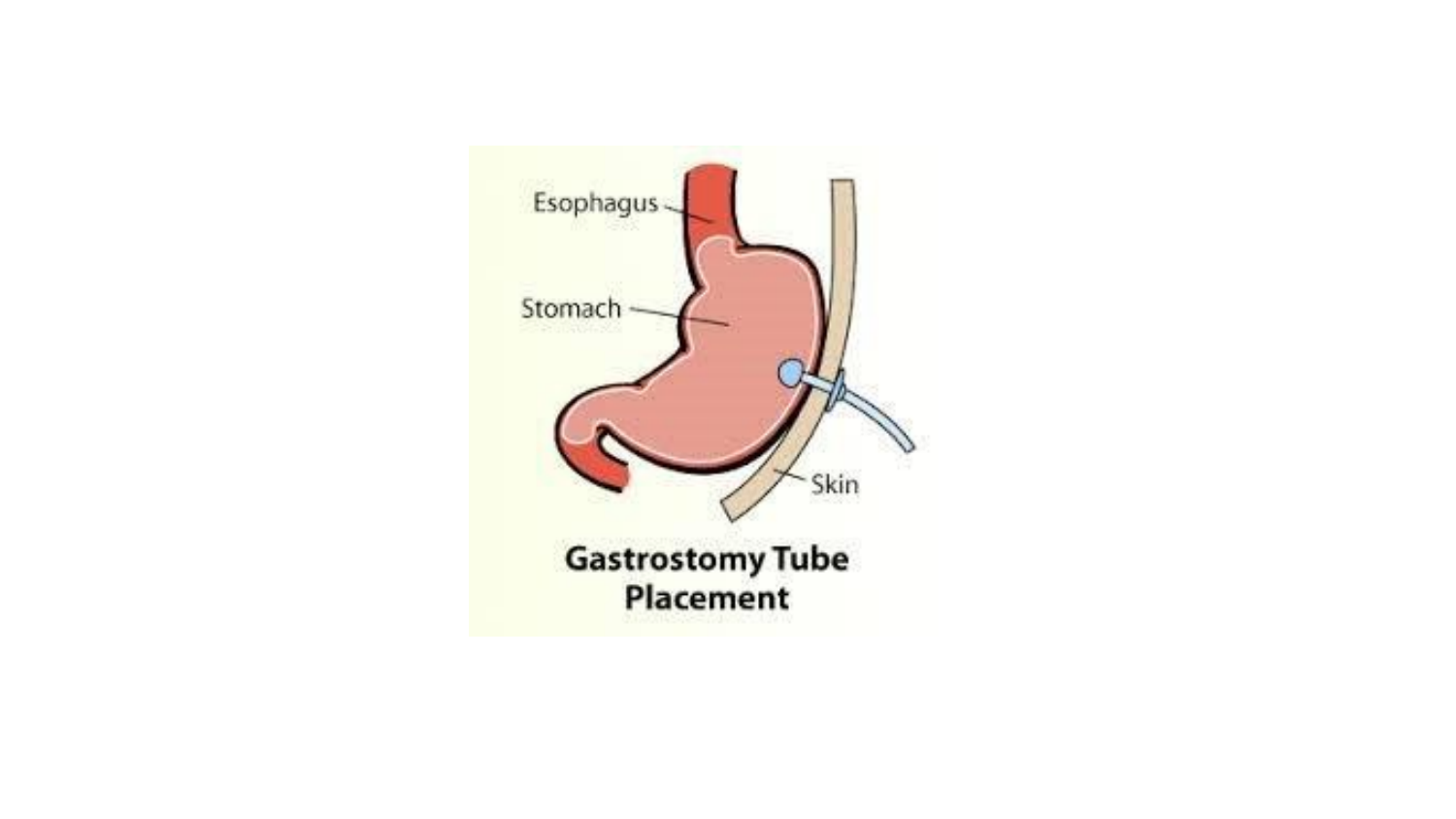## Type of PEGs

#### **Permanent PEG**

• A permanent PEG is used when people need supplementary feeds or total feeds to maintain nutritional status

#### **Temporary PEG**

• Usually the initial PEG which is used is when there is a chance the person may not be able to eat or swallow after Head and Neck Cancer surgery or Radiotherapy.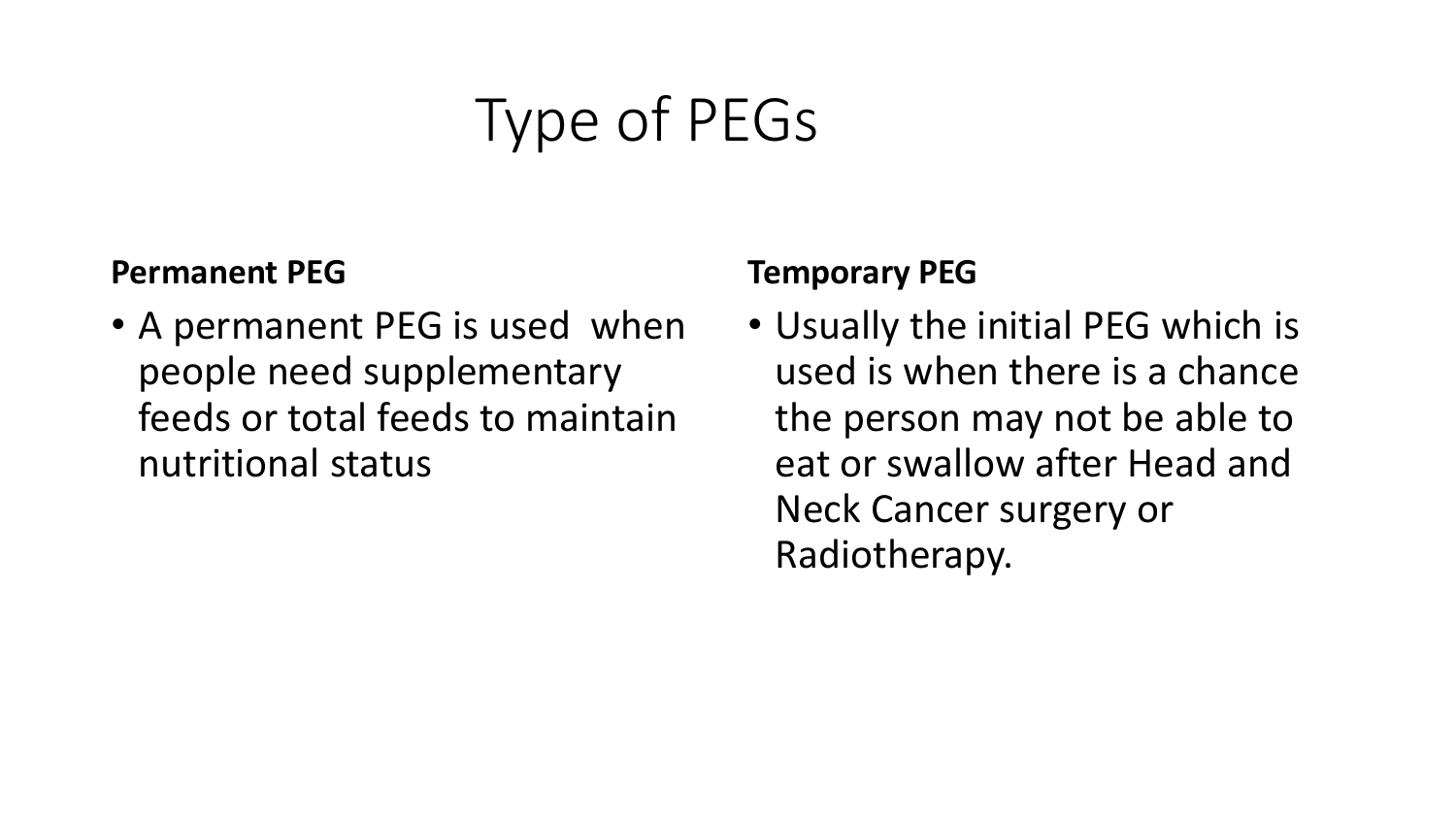### Initial Gastrostomy tube insitu

This PEG can last up to 2 years but looks a bit worse for wear after one year

\*This initial PEG is removed whenever the Dietitians say the person is gaining weigh usually after they can eat and drink normally

\*When the surgeon who placed it says it can be removed , he lets the Dietitians or SLT know and they tell me

These PEGS are removed by the "pull Method"

They can be replaced if further PEG feeding is needed , by a permanent Gastrostomy tube (example)

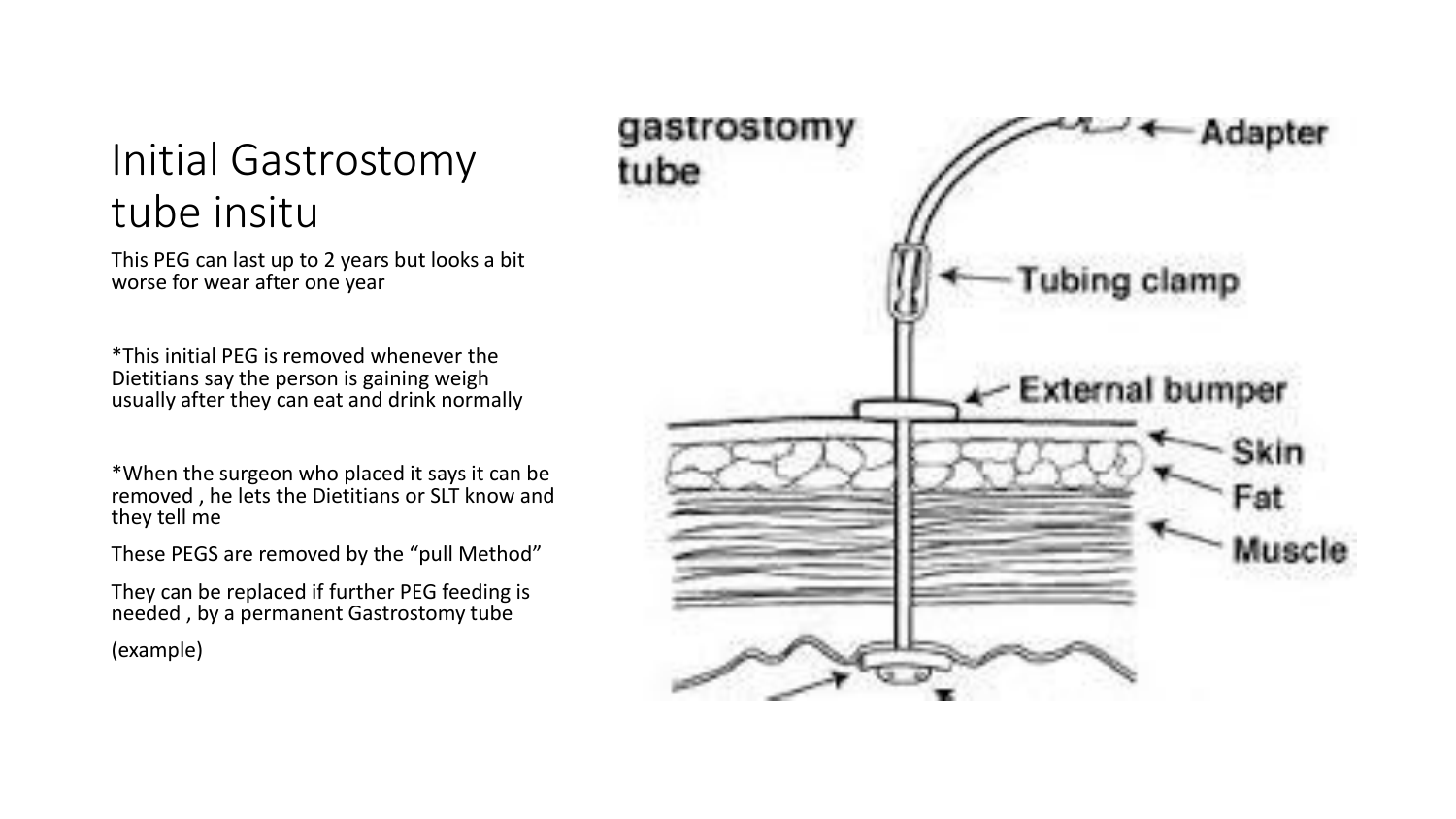### Initial temporary Gastrostomy PEG

Can last up to 12 months or more

This is the little spongey bumper at the end of a temporary PEG

Others have a little mushroom shaped plastic bumper(example).

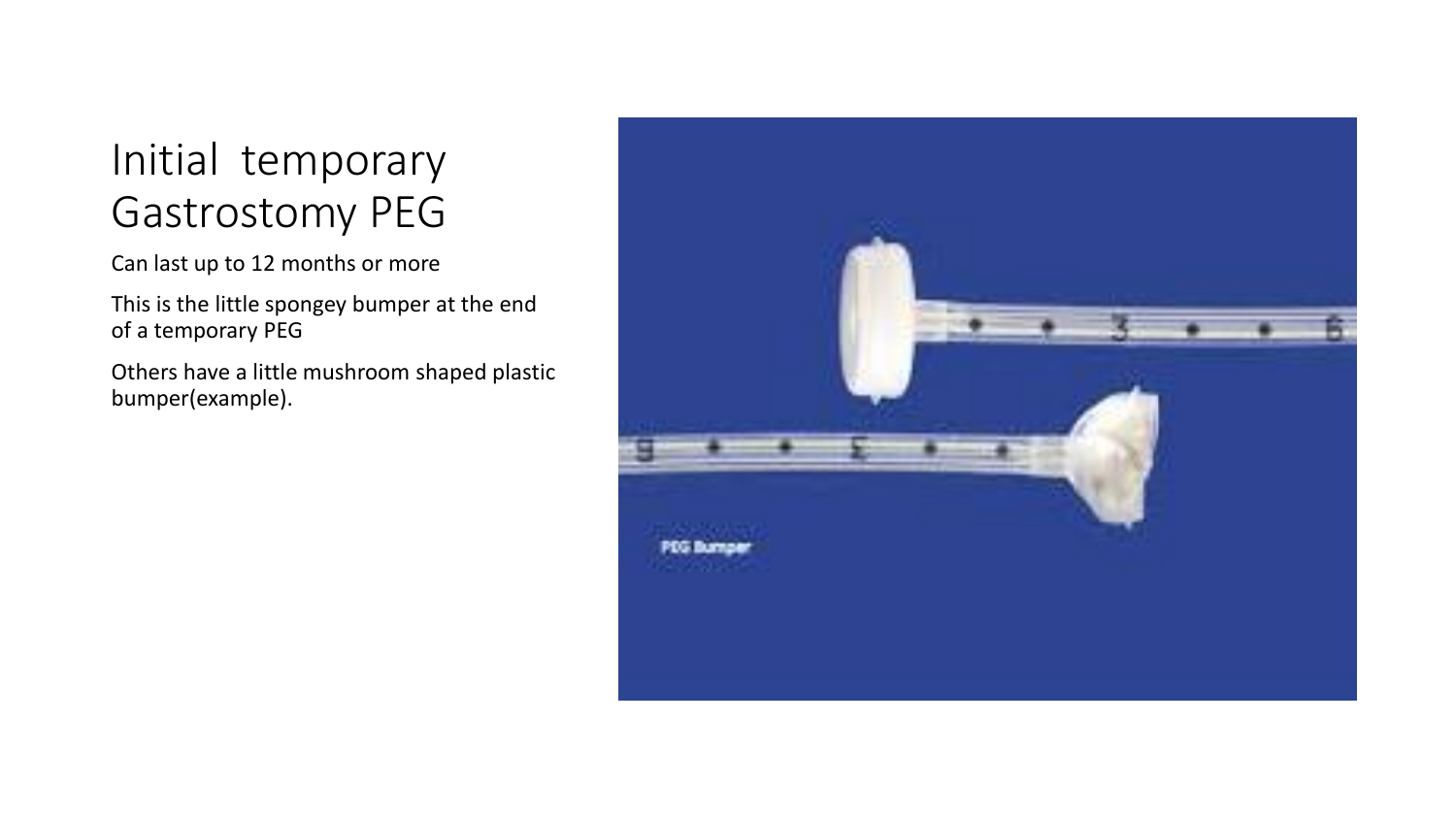### Permanent PEG or MICKEY Button

Lasts 3-6 months

Also called a Low Profile PEG

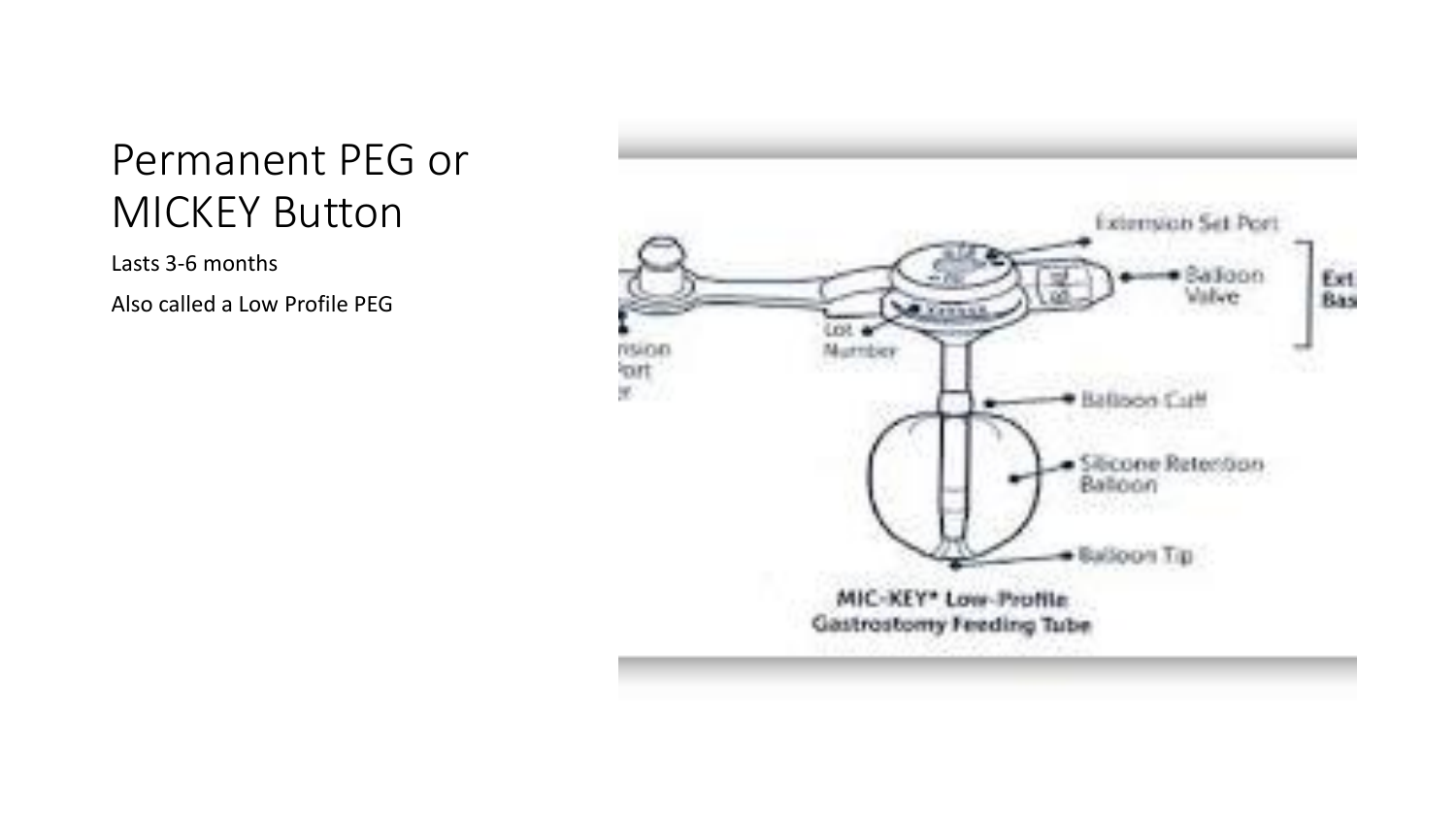### Balloon Gastrostomy Tube

Permanent PEG

Can last ? 3-6 months

Has a balloon on the end

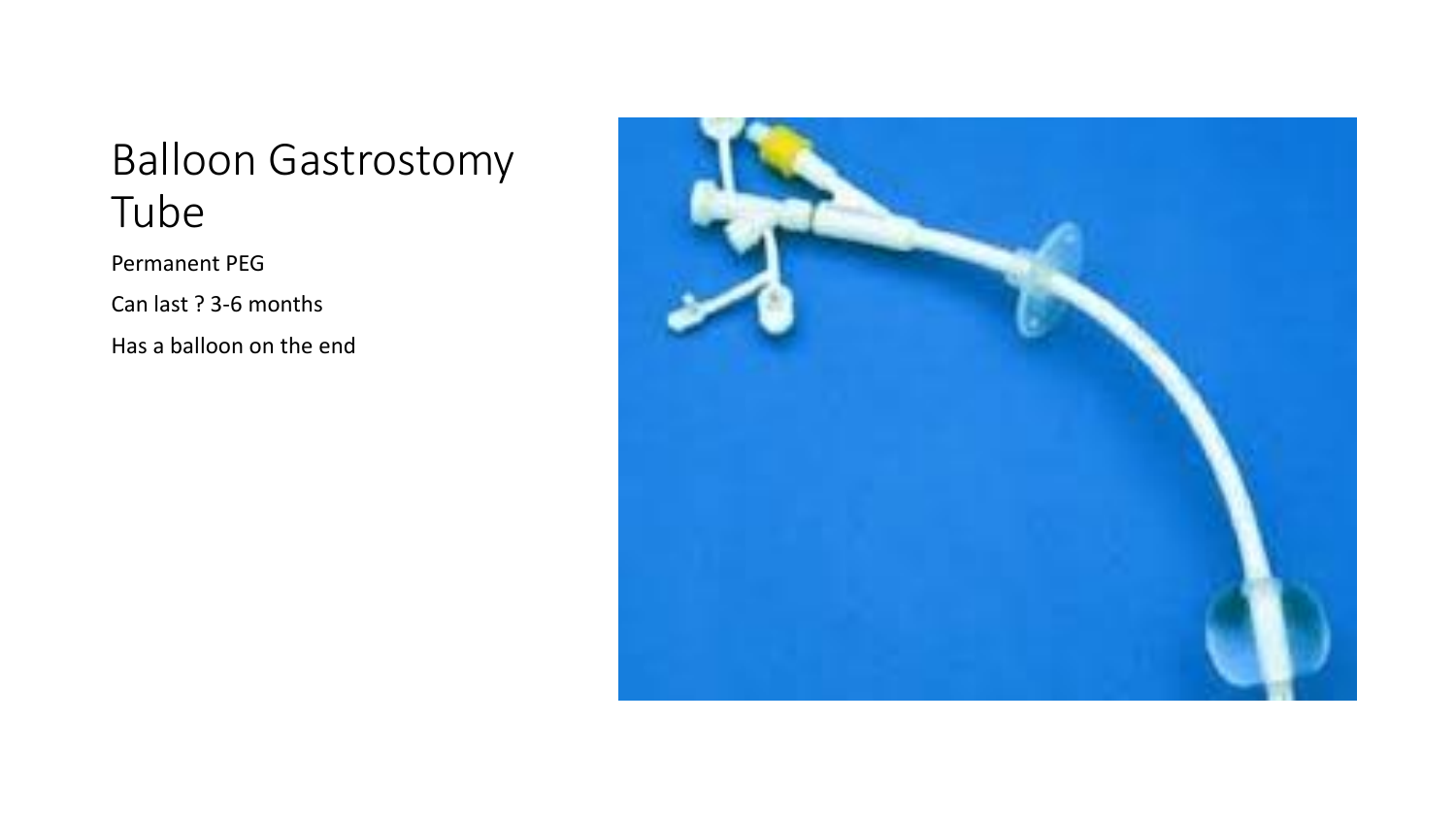### Who decides.

**Discussion** 

- family, patient Medical staff and Speech Language Therapists
- Information is given to patient and family, they are given time to consider the impact of a PEG in their lives
- Its very important to give informed consent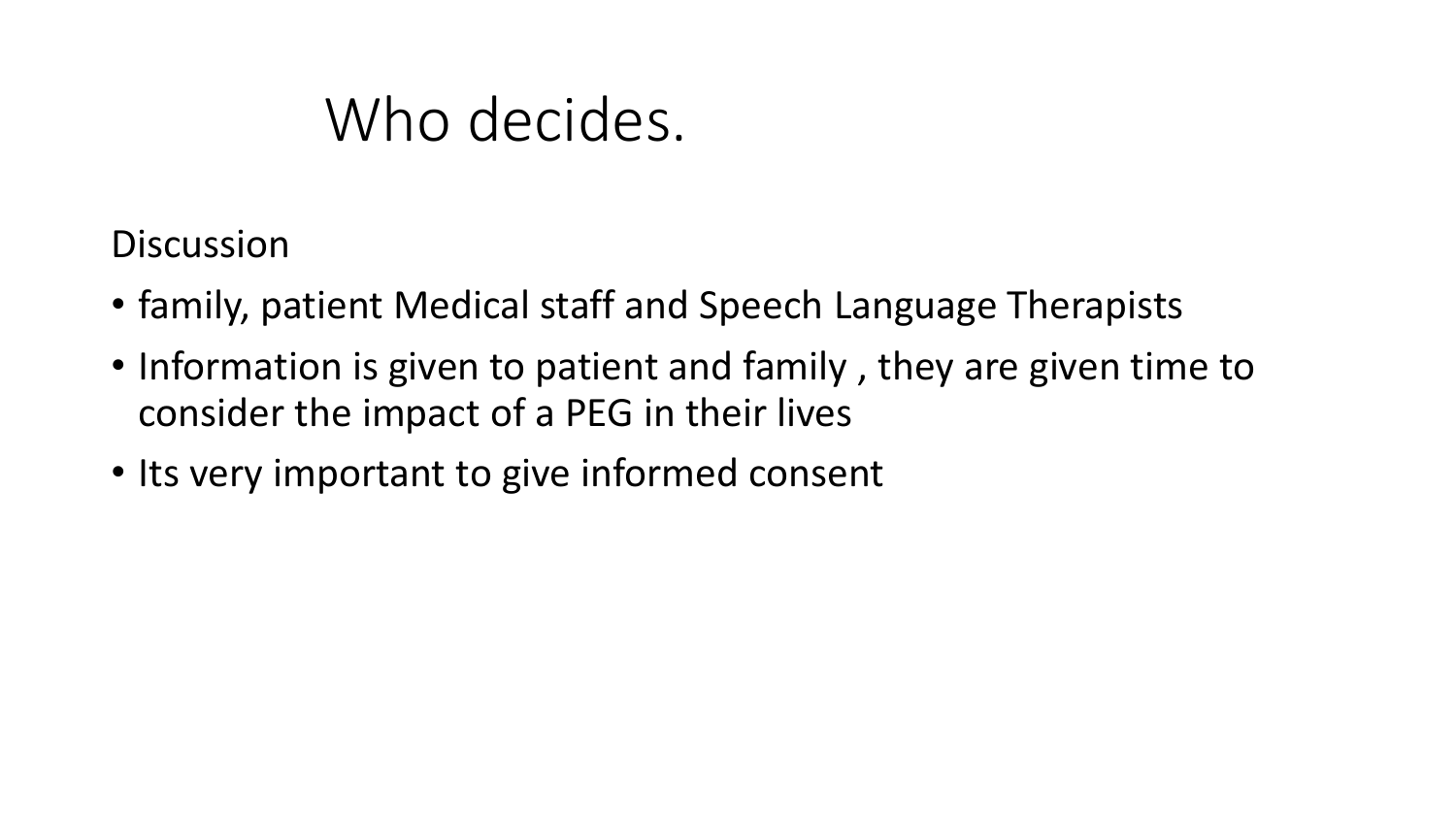### Do's and Don'ts

Flush flush flush

- Before and after feeds
- Before and after medications
- Medication always given separately, flush between each medication.
- See the back of the PEG booklet for tablets that should not be crushed
- Whenever possible give medications as a liquid
- Crushable medications need to be dissolved in warm water before administration
- Do not mix medications
- Do not give medications directly into the feed they can block the tubespectacularly.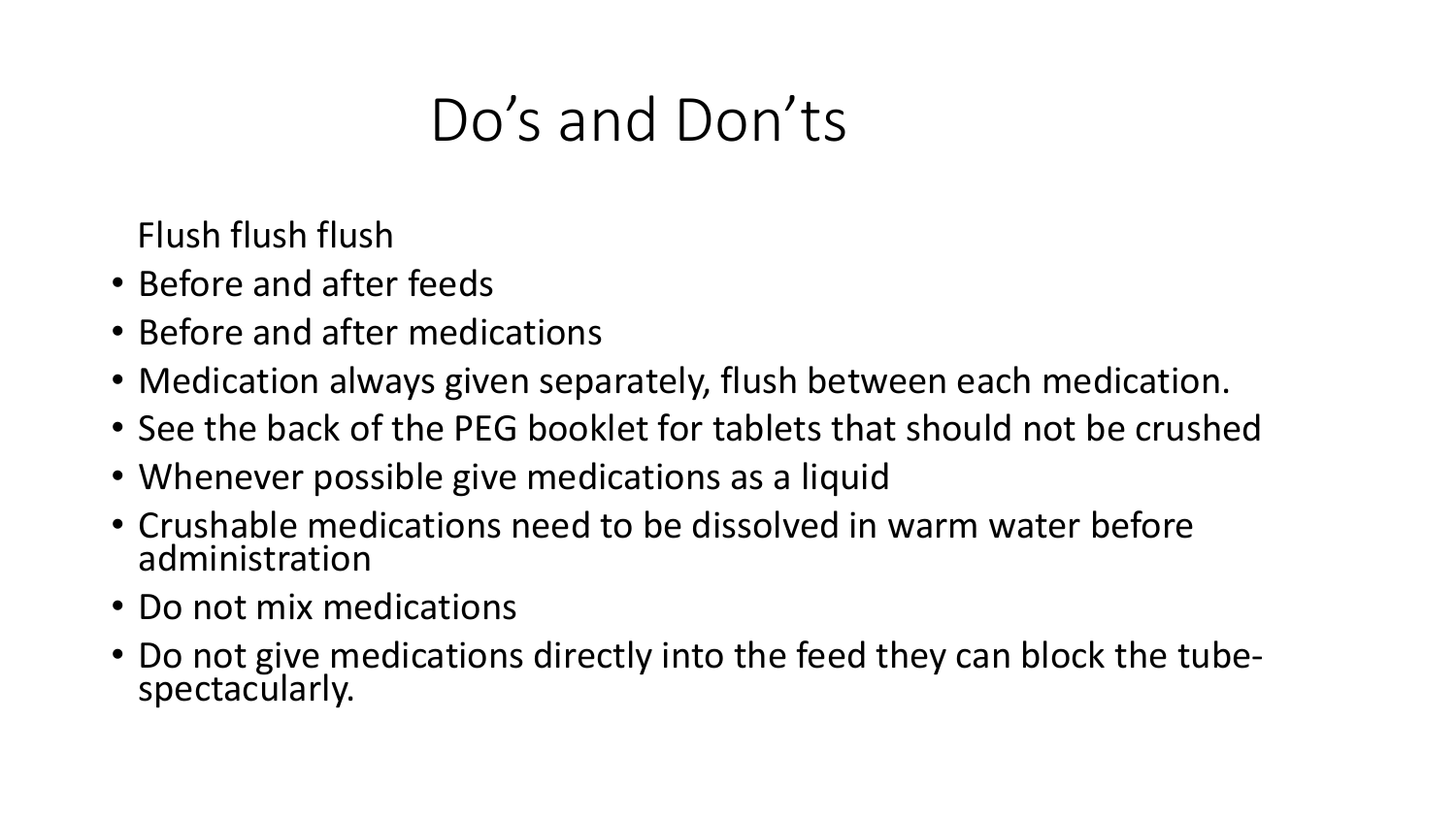### Do's and Don'ts.

- Check the position of the tube, gently advance and withdraw(example)
- Always flush the tube with 30 mls pre and post medication
- Remember mouth cares.
- Always wash hands before doing anything with the PEG
- Rotate the Tube 360 degrees daily (Why)
- Check water in balloon monthly( why)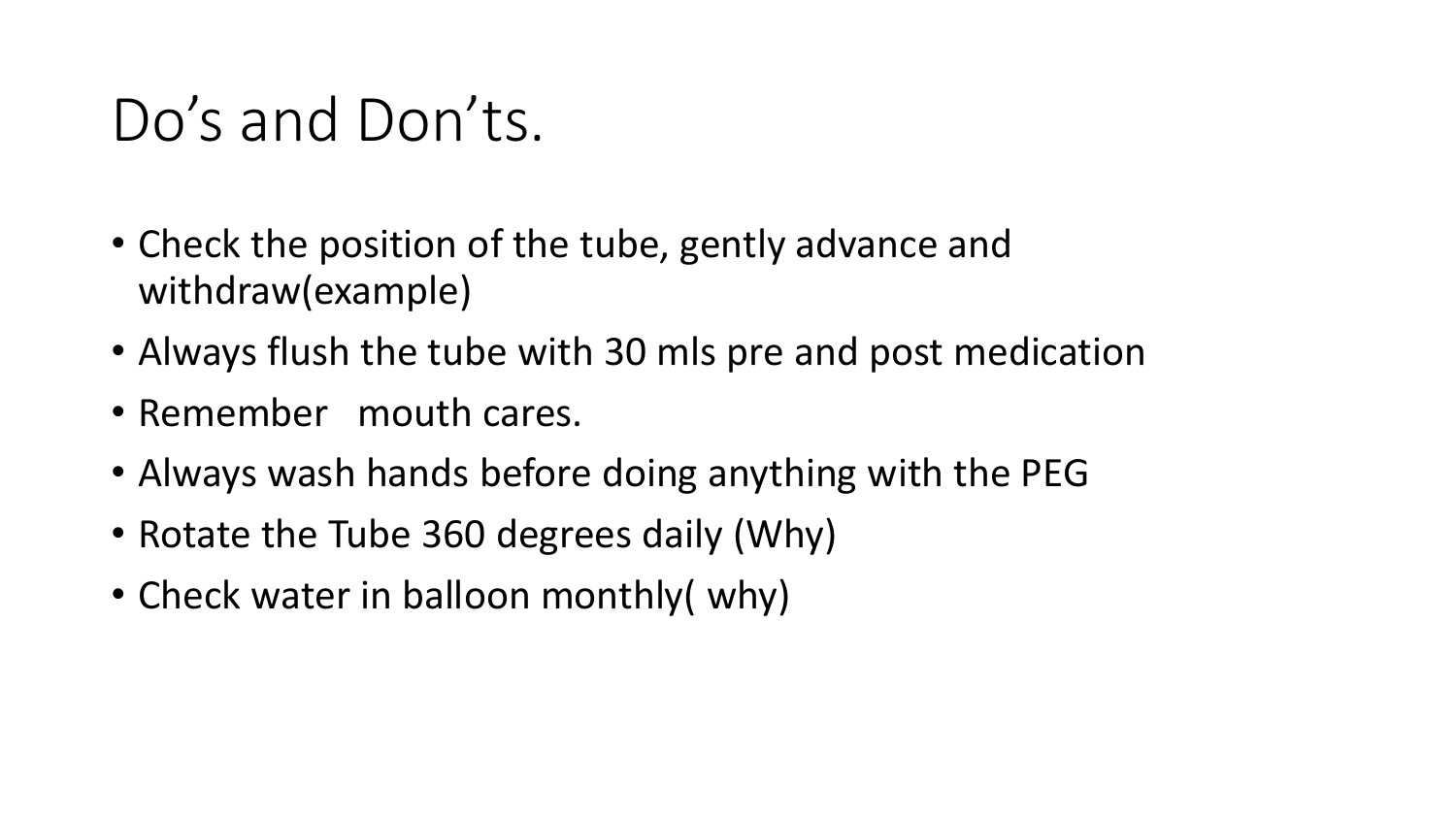## Trouble shooting

- Leaking –near the stoma or at the feeding adapter
- Overgranulation an immune response by the body to the foreign object that it is unable to eliminate.
- Blockages see Guidelines for unblocking (don't use Coca cola anymore)
- Tube dislodgement
- Infection
- Redness, irritation and/or oozing.
- Nausea and vomiting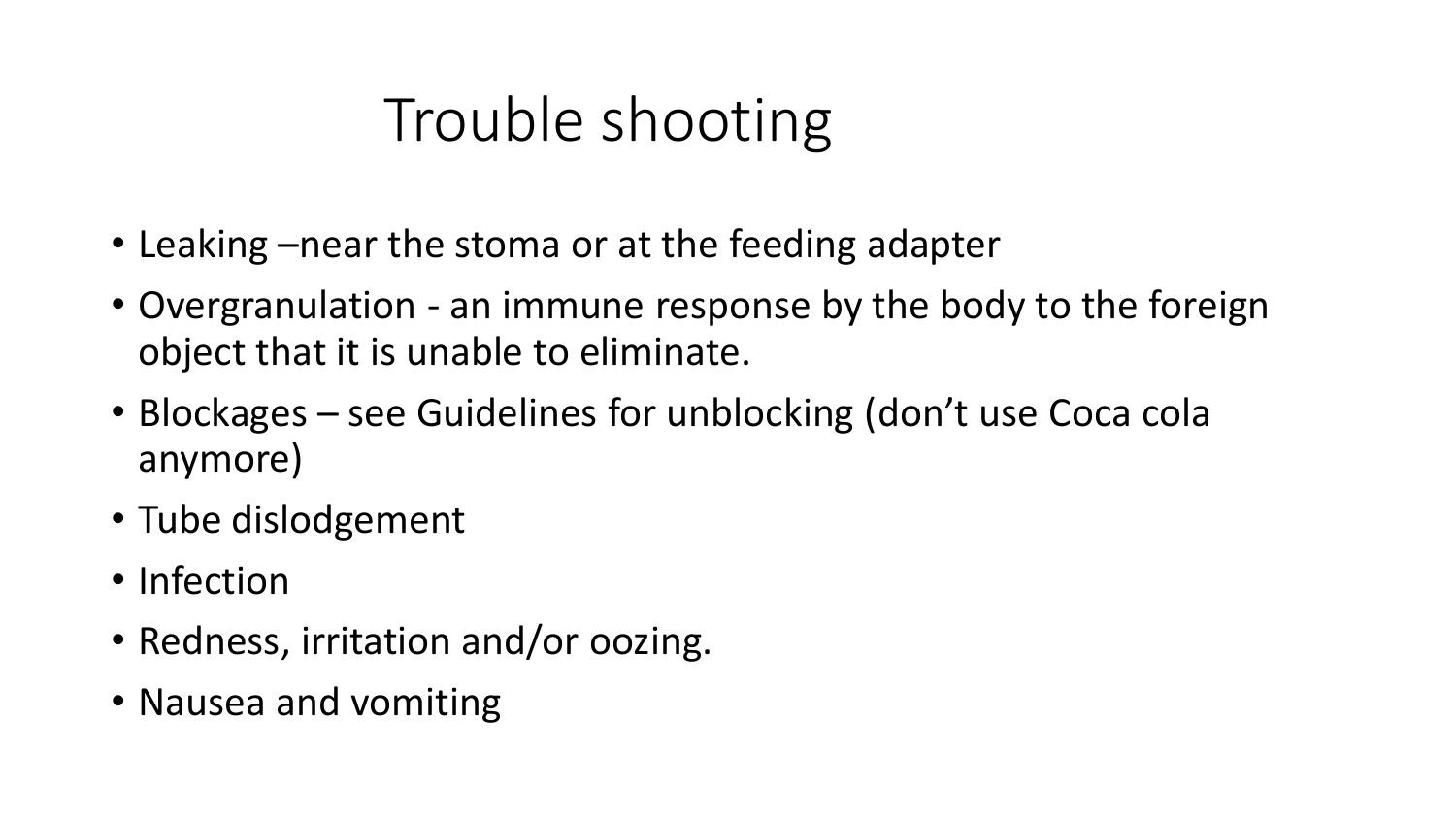#### Infection

Usually I clean the area with normal saline and take a swab and send off to the lab, I send results of the swab to the GP

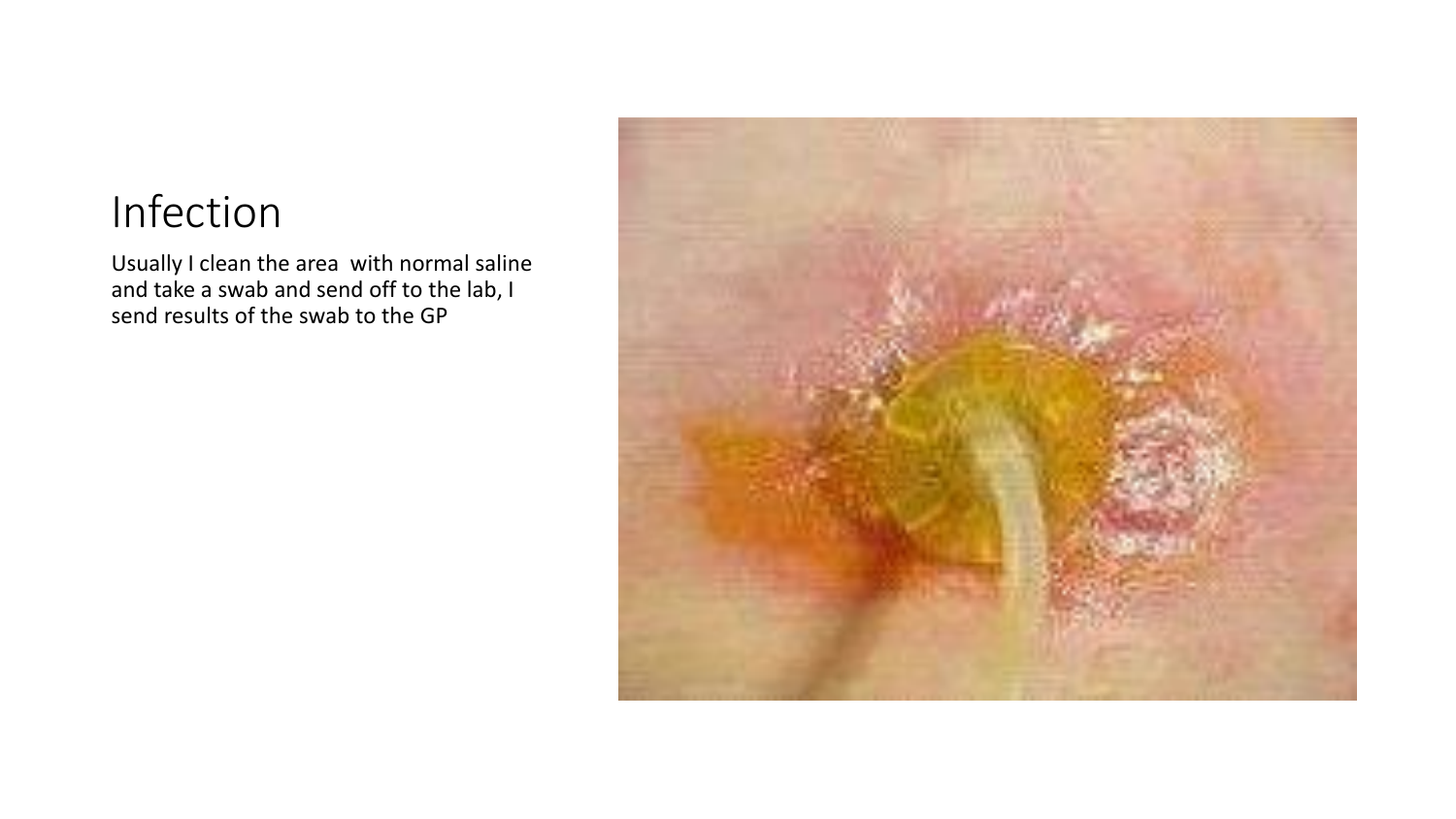#### Inside view

The view from inside the stomach via gastrocope